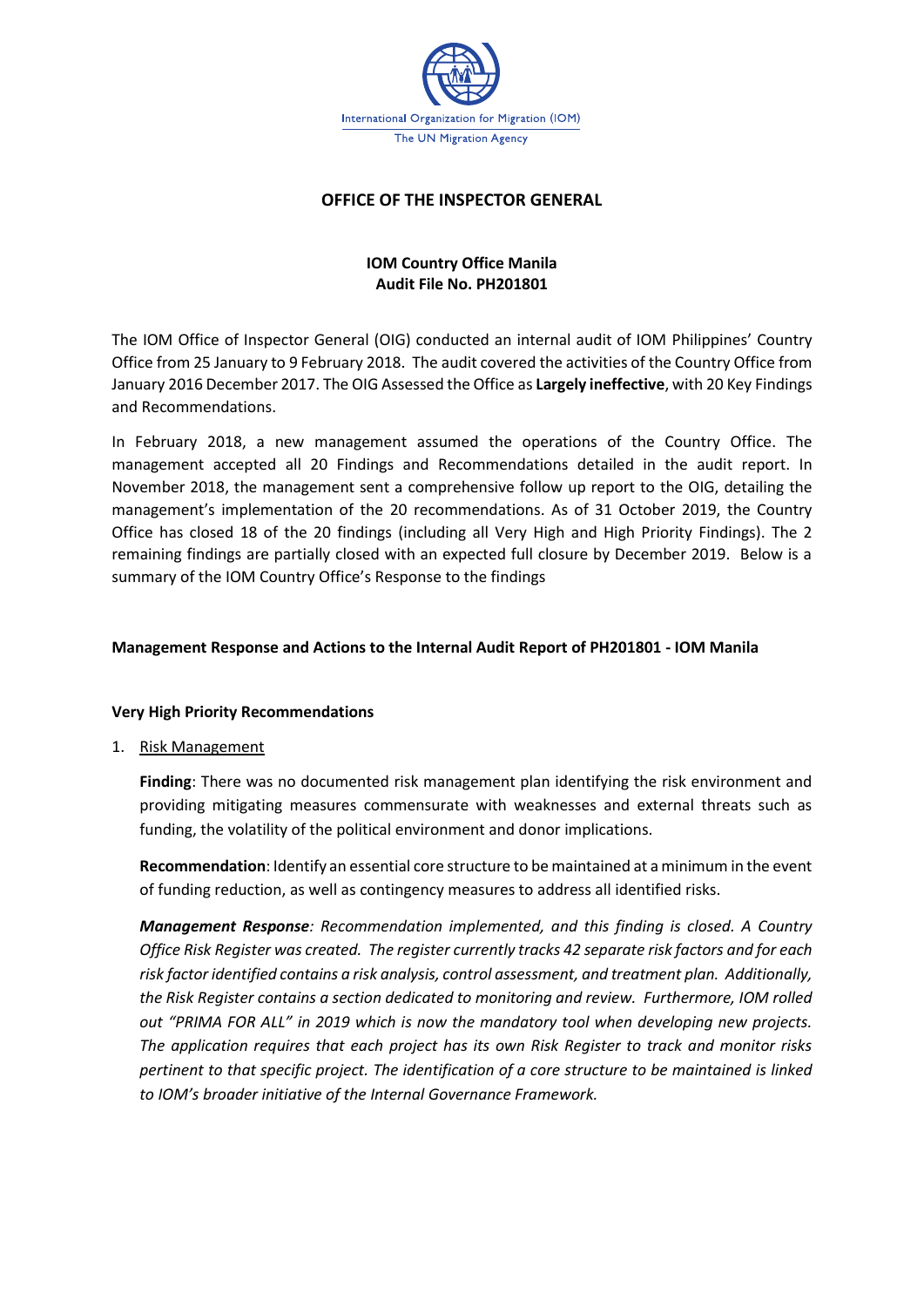

#### 2. Financial Monitoring

**Finding**: There were no controls over project spending and insufficient monitoring of budgets, revenue and spending. It was noted that appropriate actions were not taken when shortfalls were noted.

**Recommendation:** Improved existing financial monitoring process and implement a process whereby reviews and approvals are properly in place.

*Management Response: Recommendation implemented, and this finding is closed. The Country Office created a project financial monitoring matrix. The workbook's structure specifically has in mind the element of simplicity to help project focal points to better understand their projects' financial situation and to help them plan their project activities. The workbook is updated every week and is shared with project focal points at the same time on the same day, to enable managers to know when to expect this information. The workbook contains a summary page to enable the Chief of Mission to see a summarized overview of all projects being managed and implemented by the Country Office, contains current exchange rates, Project Manager's responsibilities, details of overdue project reports and details of projects under development. Each project has its own spreadsheet within the workbook containing all pertinent information, particularly percentages of timeline elapsed, and percentage of resources consumed. During the weekly data update, analysis is undertaken by the Resource Management Officer, and any detected anomalies are brought to the manager's attention.*

*The workbook is also used by finance staff when certifying funds availability in purchase requisitions, travel authorisation forms and similar documents. Spending controls have been tightened – specifically, invoices must not be processed unless they are able to be matched to a properly authorized contract or order, which has been through a funds' availability process. A delegation matrix of signature authority was updated and is in force to ensure that commitment approvals occur at the appropriate levels.*

### 3. Purchase Orders

**Finding:** There were some manually prepared purchase orders, which were not recorded in the system. Furthermore, many purchase orders remained unpaid with either goods not received or being held at the supplier's premises, incurring further warehousing costs.

**Recommendation:** Ensure that all purchase orders are properly recorded and monitored.

*Management Response: Recommendation implemented, and this finding is closed. The use of manual purchase orders was discontinued. PRISM PO's are generated even if the purchase order is for internal use only (e.g. where the agreement is based on a contract rather than a purchase order). Ensuring that there is a PRISM PO enables effective reports to be generated (via T-Code ZME2) to monitor goods/services which are not recorded as having been delivered and to monitor where corresponding invoices have not been posted.*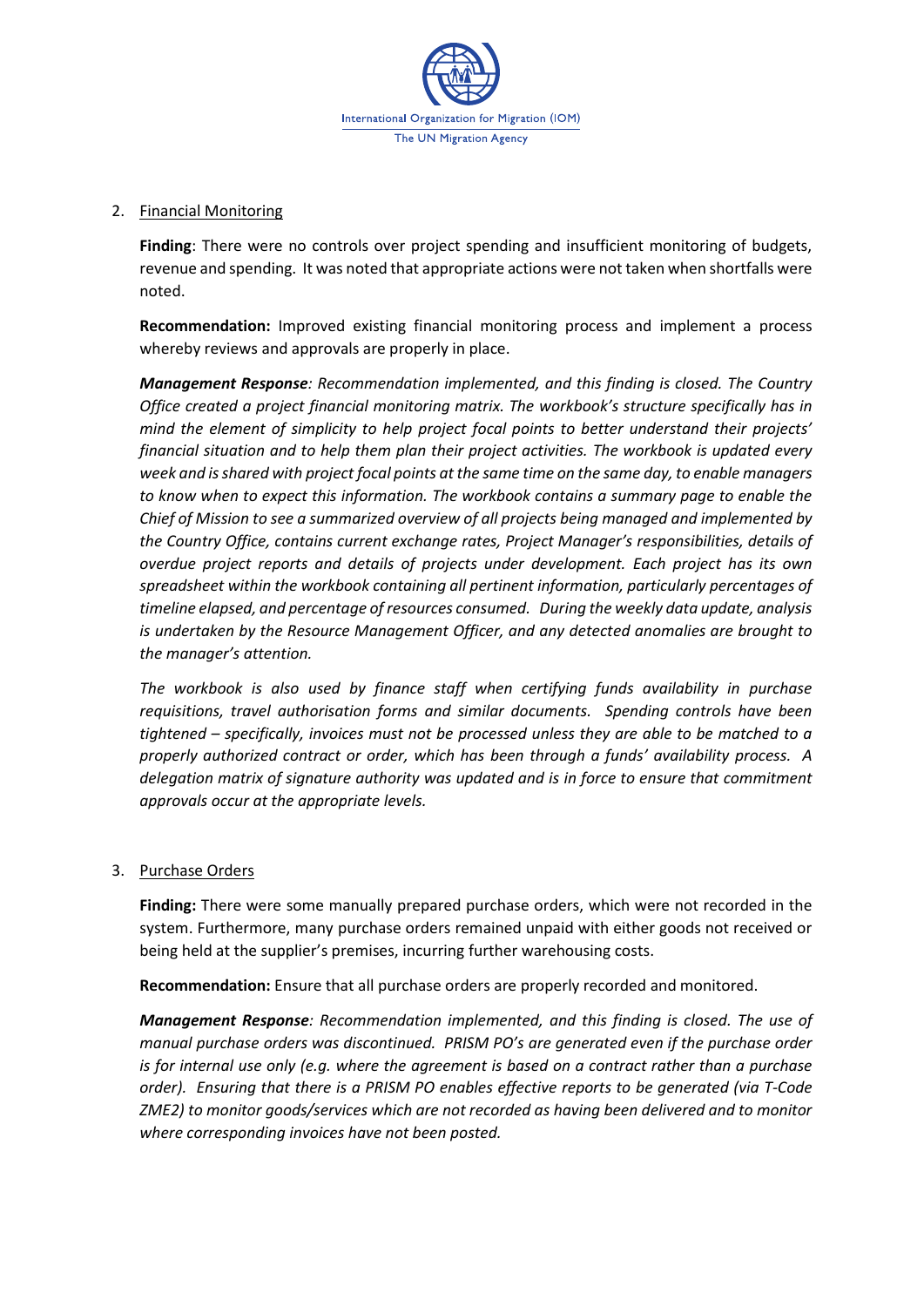

### 4. Contracts with Implementing Partners

**Finding:** Several contractual agreements had been entered into with implementing partners using a letter of invitation, which is a form used to cover third party transportation and travel costs.

**Recommendation:** Fully comply with IOM guidelines on documentation, review and approval of contractual agreements with implementing partners.

*Management Response: Recommendation implemented, and this finding is closed. Letters of Invitation are signed/approved at the appropriate level and that such letters of invitation's will not be signed unless they are limited to the coverage of transportation and travel costs of non-IOM staff. Letters of Invitation are always issued to individuals, and never to organizations such as implementing partners. The contractual agreements with Implementing Partners fully complies with IN/168 Rev. 2 Annex 20.6 and IN/99 (Template Type B1).*

## 5. Project Planning

**Finding:** There was no strategic and realistic operational planning in place. New agreements were entered into without consideration of project feasibility and capacity.

**Recommendation**: Communication protocols and project management should be put in place.

*Management Response: Recommendation implemented, and this finding is closed. IOM Senior Management instituted weekly staff meetings and invested heavily in capacity building of staff in terms of project management. The feasibility of potential project is now part of a risk management analysis in developing projects and included in PRIMA. The Country Office also actively identifies funding opportunities, maintains robust records of initiatives which are developed, along with the results of the resource mobilization efforts and reasons for rejection as a 'lessons learned' opportunity.* 

### **High Priority Recommendations**

### **1.** Memorandum of Understanding

**Finding:** The memorandum of understanding signed between the host government and IOM lack the written notification by the host government for this memorandum to fully enter into force.

**Recommendation**: Obtain notification from the host government through proper channels.

*Management Response: Recommendation is implemented, and this finding is closed. IOM has excellent standing with Government of Philippines. IOM enjoys full privileges and immunities as recently demonstrated in both acceptances of appointment s of Chief of Mission and Director of Manila Administrative Centre.*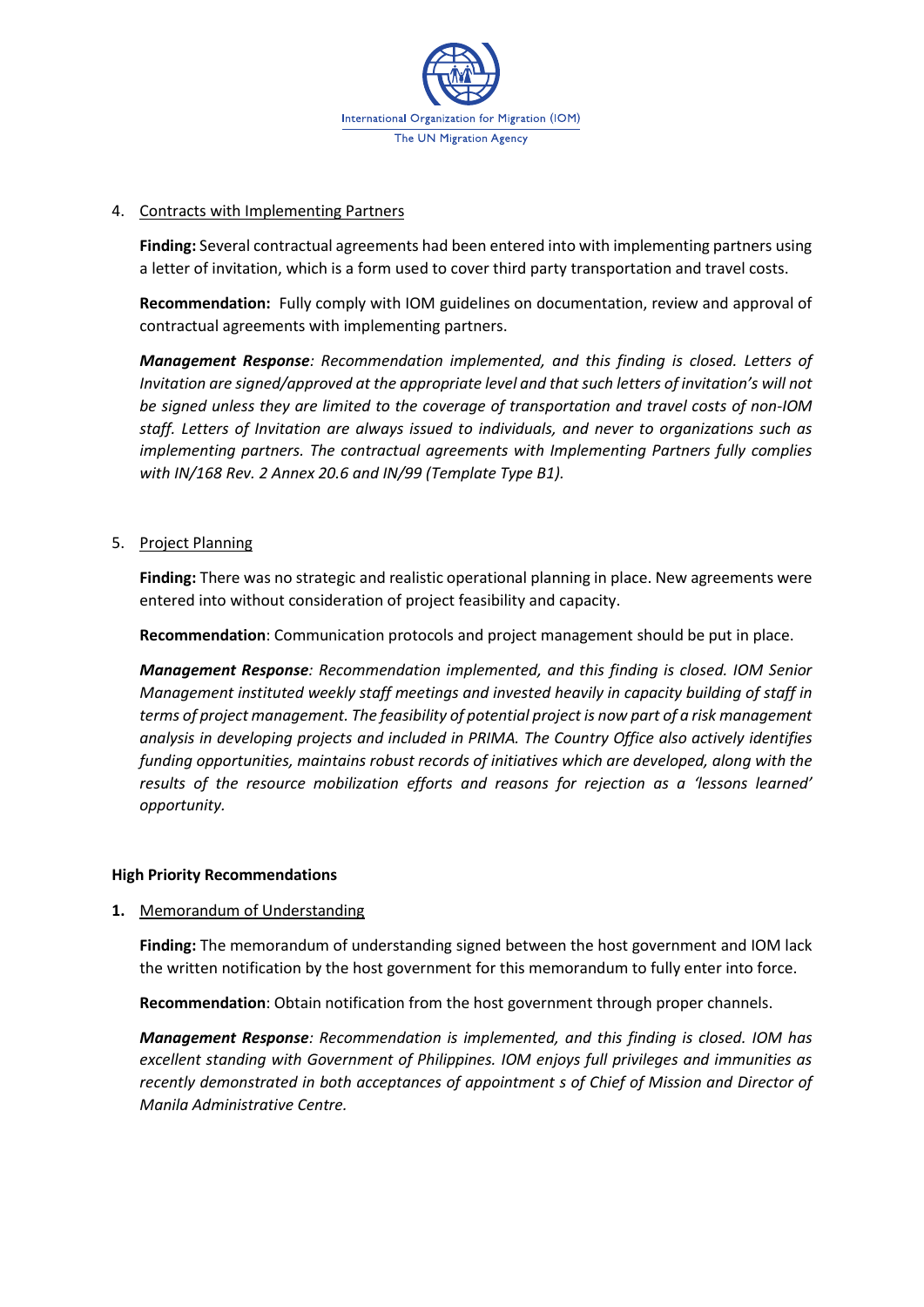

#### **2.** Human Resources Planning

**Finding:** Existing resources are not aligned to strategic resource requirements. In addition, there are parallel organizational charts in place which were not consistent with IOM guidelines. Communication is not consistent across levels.

**Recommendation**: Human resource requirements be carefully planned to consider existing resources and additional requirements, prior to accepting new projects.

*Management Response: Recommendation implemented, and this finding is closed. The Country Office has adopted one organization chart. Weekly staff management meetings are in place to enhance communication. Also, the CO adopted a practice where the process of recruiting to new positions, which are created as a result of a new project, is commenced even before the funding agreement is signed, but that financial commitments such as employment offers are withheld until funding is secured. With this strategy, it is anticipated that projects will be able to enjoy a full complement of key staff from the beginning of the project.*

#### **3.** Amendments to Funding Agreement

**Finding:** Projects have been allocated certain costs which fall outside of agreed-upon budgets.

**Recommendation**: Obtain prior donor approval to amend budgets to cover certain costs if not included in the funding agreement.

*Management Response: Recommendation implemented, and this finding is closed. The Country Office judiciously examines expenses before they are incurred, to ensure that such expenses will be eligible for the projects which will fund those expenses. Strong justification is required in purchase requisition forms and travel authorisation forms, preferably containing a link to a project's results matrix. Proposed expenses which are not related to a project are reviewed to determine whether such expenditure should proceed with the use of non-donor funding.*

#### **4.** Sign-off of Agreements

**Finding:** Several lease agreements were signed retroactively, sometimes over three months after the date of occupancy.

**Recommendation**: Timely signing of agreements to avoid legal complications.

*Management Response: Recommendation implemented, and this finding is closed. A matrix of all agreements has been created and is maintained by the Procurement Unit. The end dates of those agreements are regularly monitored and, if an agreement is to be extended, the coordination process is initiated at an early time to avoid the contract lapsing.*